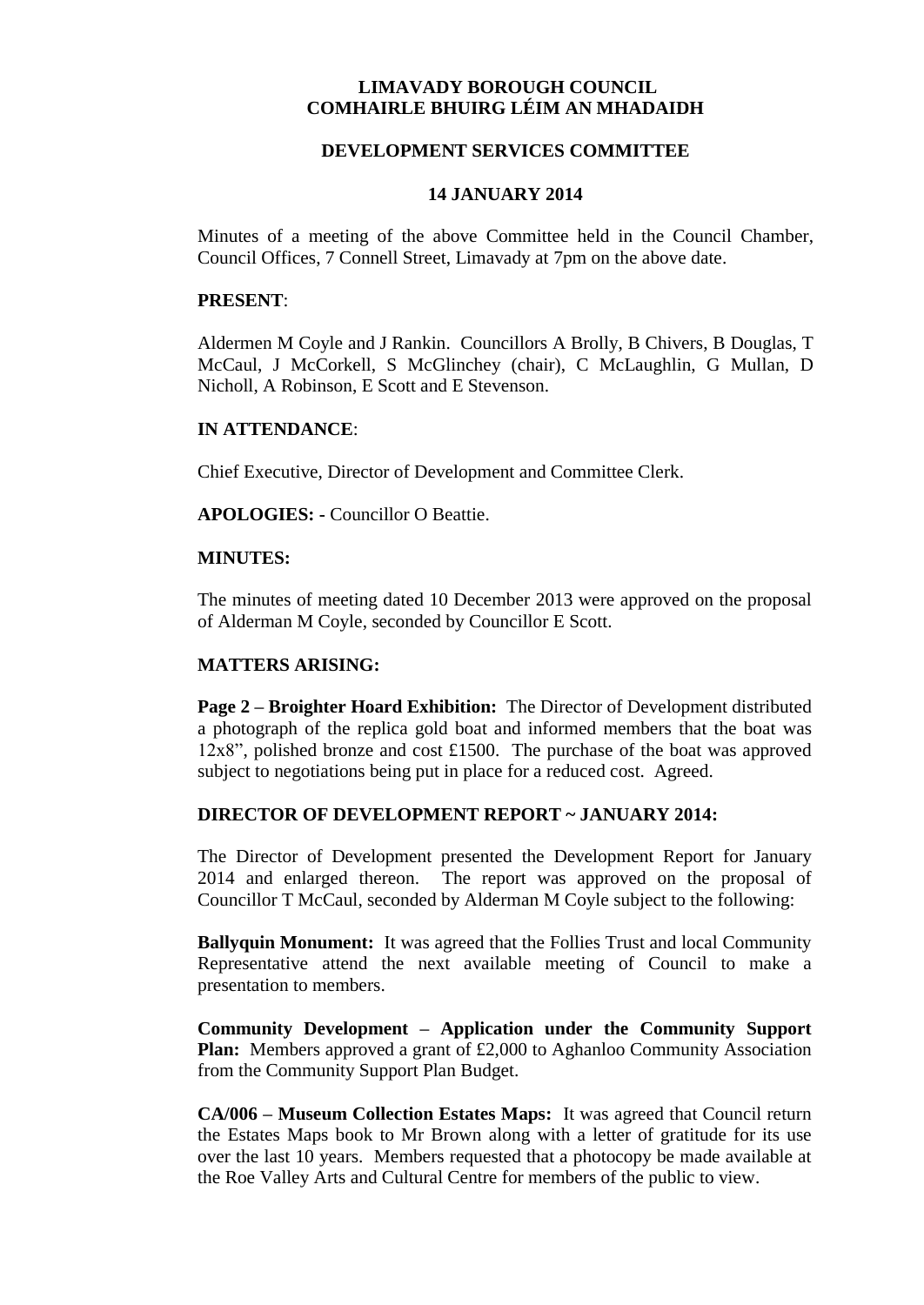**LS/001 – Mary Peters Trust:** It was agreed to provide continued financial support for 2014/15 and contribute £150 towards the Mary Peters Trust.

**CA/002 – Update on Handrails Roe Valley Arts & Cultural Centre:** The Director of Development updated members on the complaint received regarding the accessibility of the retractable seating in the Danny Boy Auditorium in the Roe Valley Arts and Cultural Centre. She stated additional handrails had been fitted to the rear rows of the seating allowing full access to the seating in both the front row and rear row of the auditorium. However she informed members a further complaint had been received from the same person stating that all seats should be made accessible. As a result of the audit carried out by Adapt NI and report issued, it was agreed Council engage the seating manufacturers to design, supply and install 2 prototype rails, prior to a final decision being taken on the way forward.

Councillor A Robinson joined the meeting at 7.15pm.

**Correspondence - Orange Parade During 2013 Jazz and Blues Festival:** The Director of Development outlined comments contained in a letter of complaint received from a member of the public in respect of the Orange Parade which took place on the Friday evening of the Jazz and Blues Festival. Following discussion a member confirmed that it was a Band Parade not an Orange Parade that had taken place and that particular parade had been held in Limavady on the same date for 30/40 years. It was highlighted that both events generate a crowd in to the town. It was agreed Councillor J McCorkell meet with the relevant people to ensure overlaps do not occur in future.

**CA/006 – Limavady and Green Lane Museums Accreditation:** Members approved the adoption of the following policies for Limavady and Green Lane Museums:

- Collections Development Policies
- Documentation Policy Statements
- Care and Conservation Policy Statements
- Causeway Museum Service Learning and Access Policy

**Causeway Museum Service Strategic Plan 2011-2014 Extended to March 2016:** It was agreed to extend the Causeway Museum Service Strategic Plan 2011 – 2014 until March 2016.

**EFQM Ireland Excellence Awards – "20 Years Celebrating Success":** The Director of Development informed members that Roe Valley Leisure Centre underwent assessment in November and had been awarded Steps to Excellence (Gold) and confirmed it was the only leisure centre in Northern Ireland to receive the accolade. It was agreed the Mayor, Councillor G Mullan and relevant Officers attend the EFQM Ireland Excellence Awards Event in Bangor, to receive the Award and ensure that Council receive well deserved publicity for their achievement.

**Correspondence – ABF The Soldiers' Charity:** The Director of Development reiterated correspondence received from the ABF The Soldiers' Charity and advised members of an event being held in Belfast. The Deputy Mayor, Councillor J McCorkell stated he would attend the event however he would pay for the tickets personally.